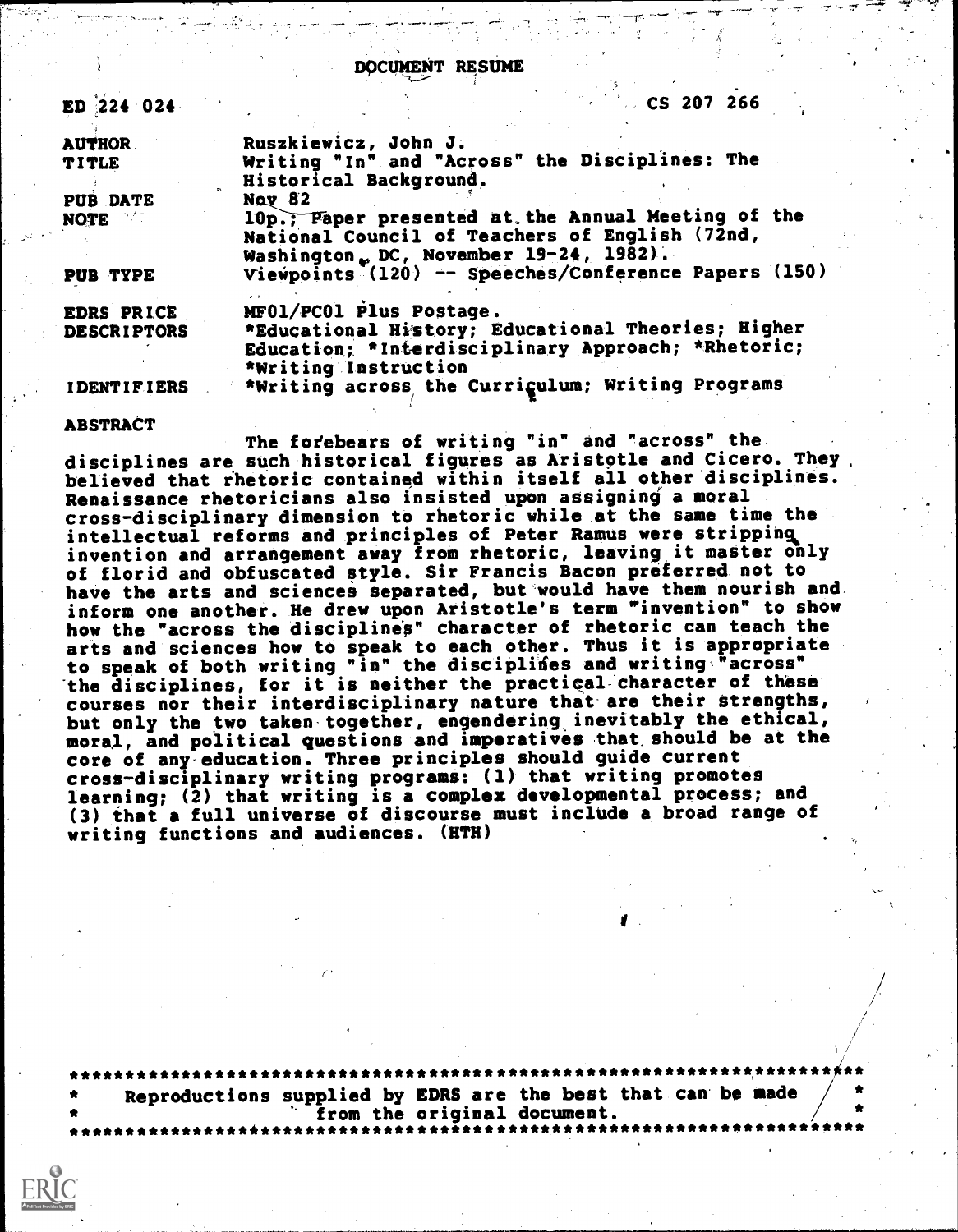U.S. DEPARTMENT OF EDUCATION<br>NATIONAL INSTITUTE OF EDUCATION<br>EDUCATIONAL RESOURCES INFORMATION<br>CENTER (ERIC)

 $\mathcal{A}_{\rm{max}}$ 

<u> Martin Martin Martin (</u>

hie document has been reproduced 43 received from the person or organization<br>originating it.

originating it, . I..I Minor changes have been made to improve

reproduction quality.

ED22402

Besser 2906

Points of view Or opinions stated in this docu ment do not necessruily represent official NIE position or policy.

## WRITING IN AND ACROSS THE DISCIPLINES:

THE HISTORICAL BACKGROUND

John J. Ruszkiewicz The University of Texas at Austin

Cl

"PERMISSION TO REPRODUCE THIS MATERIAL HAS BEEN GRANTED,BY John J. Ruszkiewicz

TO THE EDUCATIONAL RESOLURCES' INFORMATION CENTER (ERIC)."

 $\mathcal{R}^{\mathcal{L}}$  .

 $\mathbf{z}$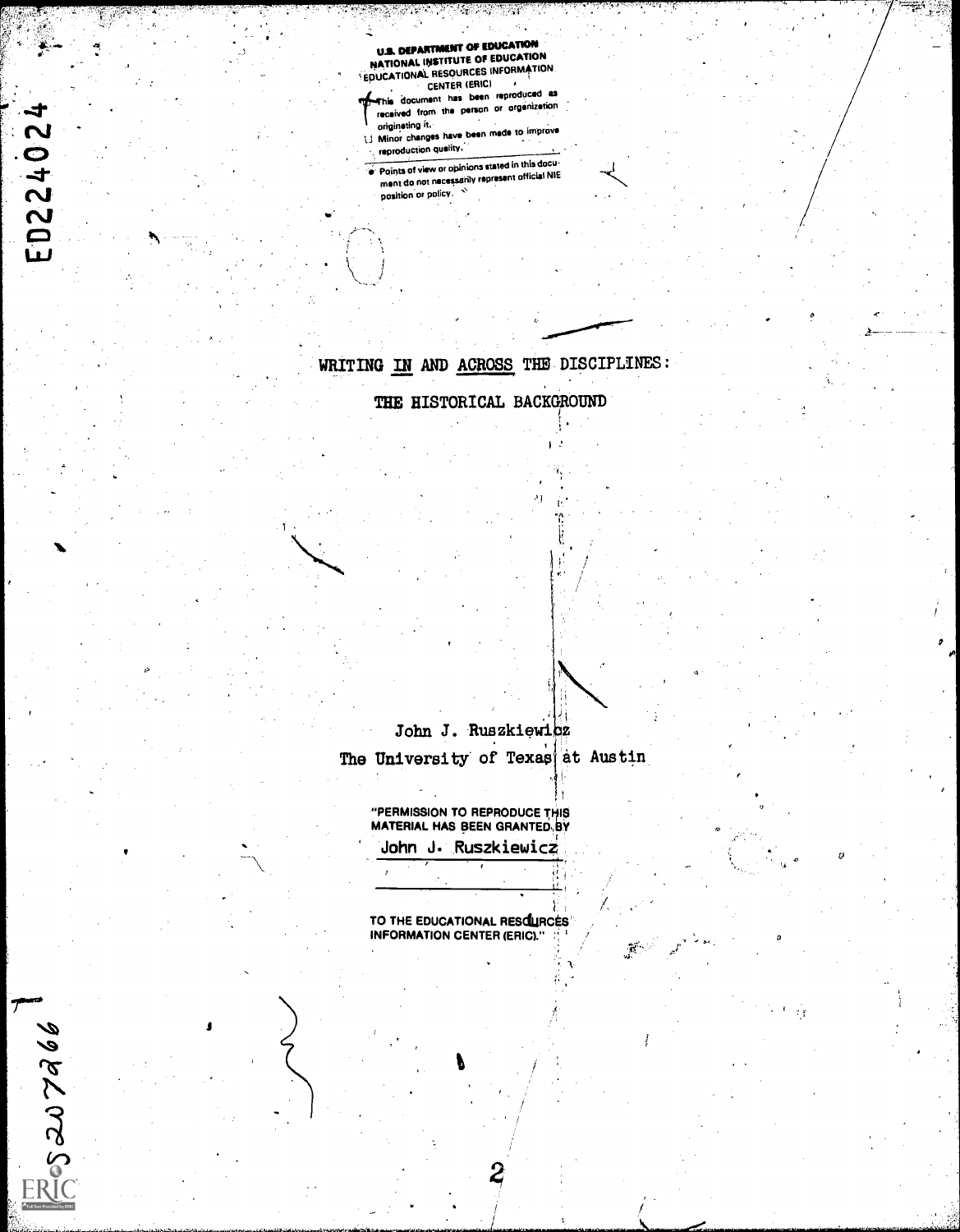## Writing In and Across the Disciplines.: The Historical Background

No one seems.to be bothered-by what appears to be a contradiction in the terms College English teachers and'others use to describe 'those writing courses which are designed to serve particular disciplines or subject matters and are taught either in or outside of English departments. To English Departments, faculty members in other disciplines, and to most university administrators, the expressions Writing-In-the Disciplines and Writing-Across-the-Curriculum describe pretty much the same thing, countervailing prepositions not withstanding. For once, the contradictory nature of these terms does not stem from bureaucratic duplicity, academic politics, or old-fashioned bungling but rather from the comprehensiveness of the intellectual and pedagogical endeavors that has evolved from the simple admission by English Departments that writing belongs to all students, all disciplines, and all occasions. The paradox of teaching courses that are simultaneously in and across the disciplines is just the most recent reflection of a division in the teaching of literacy that has persisted since classical times. When we talk about current programs in writing in and across the disciplines, we ordinarily tite the work of a number of contemporary scholars, researchers and teachers: Piagett, Britton, Moffet, Shaughnessy,  $-$  ,  $z$  ,  $z$  ,  $z$  ,  $z$  ,  $z$  ,  $z$  ,  $z$  ,  $z$  ,  $z$  ,  $z$  ,  $z$  ,  $z$  ,  $z$  ,  $z$  ,  $z$  ,  $z$  ,  $z$  ,  $z$  ,  $z$  ,  $z$  ,  $z$  ,  $z$  ,  $z$  ,  $z$  ,  $z$  ,  $z$  ,  $z$  ,  $z$  ,  $z$  ,  $z$  ,  $z$  ,  $z$  ,  $z$  ,  $z$  ,  $z$  ,  $z$  , Kinneavy, Bruffee, Fader, Maimon, but the real forebears of the movement are even more familiar: Aristotle, Cicero, Quintilian, Augustine, ! Erasmus, Vives, and Bacon, to name but half a dozen. It is to them that we can look for an historical explanation and defense of programs that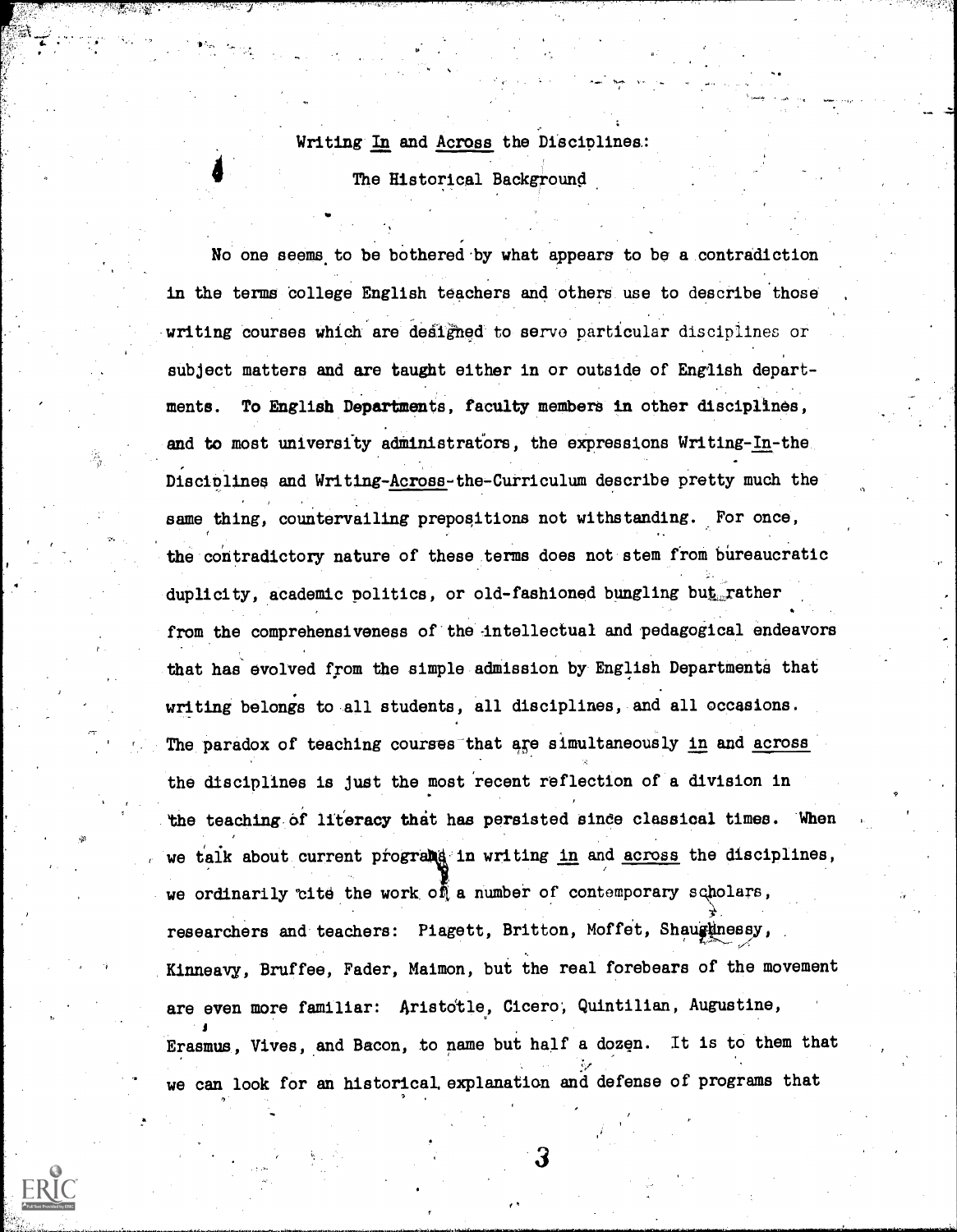claim to be at one and,the same time in and across the disciplines.

2.

If we understand by the term "rhetoric" no more than Aristotle's precisely limited art of "discovering the available means of persuasion in a given case," we find that by the 4th century B.C. oral speech--and by implication--written discourse, is already tied to those professions which require a verbally-managed,movement of the will: the law and government. This civil character of much of classical rhetoric is evident to us in the endless legal or deliberative cases presented as examples in Cicero, or in the detailed educational ddvide provided by Quintilian. Later in 427 A.D. when' Augustine, finishing up his De Doctrina Christiana, addresses the question of what role rhetoric will play in the newly-Christian era where conversion is supposedly effected not by the suasion of enthymenes but, by the grace of God, he, unlike St. Jerome, finds common ground between Cicero and St. Paul and speaks like Quintilian of the moral imperative of using the pagan art for practical purposes:

> For since by means of the art of rhetoric both truth and falsehood are urged, who would dare to say that truth should stand in the person of its .defenders unarmed against lying, so that they who wish to urge falsehoods may know how to make their listeners benevolent, or attentive, or docile in their presentation, while the defenders of truth speak so that they tire their listeners, make themselves difficult to understand and What they have to say dubious?...While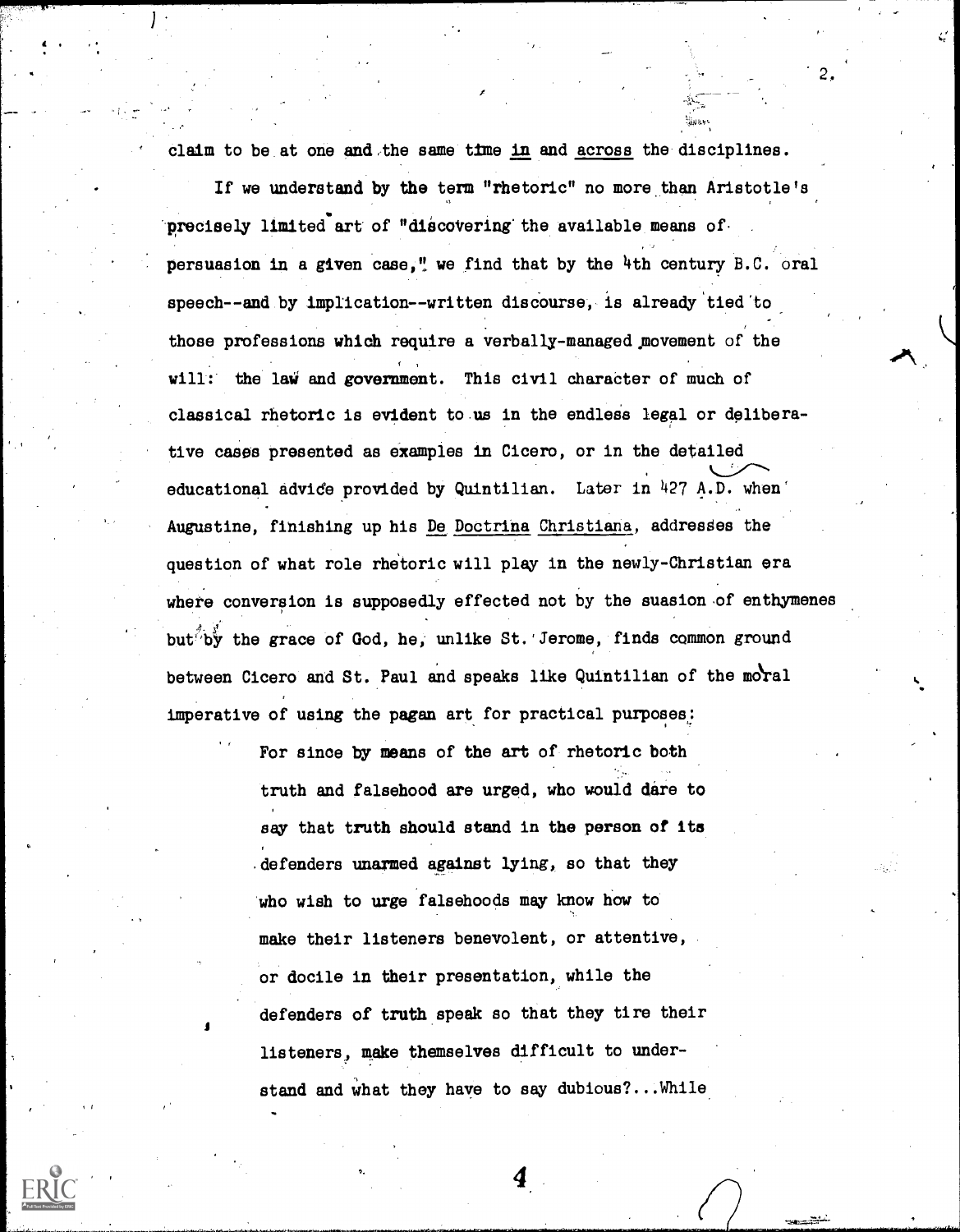the faculty of eloquence, which is of great value in urging either evil or justice, is in itself indifferent, why should it not be obtained for the uses of, the good in the service of truth..."

The history of rhetoric in the subsequent Christian middle ages is  $\widehat{\text{ory}}$  of its adaption to the professional needs and uses of a , God-centered feudal world. All across the European continent and in England, treatises proliferated, filled with practical rhetorical advice on how to write sermons, how to write poems, and how to write letters. Though these medieval handbooks or guides are usually regarded today as uninventive contractions of the broader, more philosophic scope of classical rhetoric, and though they sometimes seem tedious to us--merely eccentric compilations of advice reflecting peculiar interests and emphases--they no doubt proved adequate to the professional needs of a time vastly different from Our own. . It-is ..\* often the very eccentricities that signal the pragmatic, discipline  $\mathbf{\hat{F}}$ specific nature of medieval rhetoric. The fondness, for example, that medieval authors of handbooks on letter writing have for lengthy discussions of appropriate salutations and greetings--a concern that seems to us misplaced--in fact, reflects the rigid hierarchies of status and occupation within which the medieval letter writer had to operate. The salutation--for this particular time in this particular cultural and rhetorical situation--was the most important element of persuasion, the point in the letter where the writer implicitly defined his position, needs, demands, authority, and audience, whether he were the pope reprimanding a bishop, a bishop praising a patron, a teacher

 $\mathbf{5}$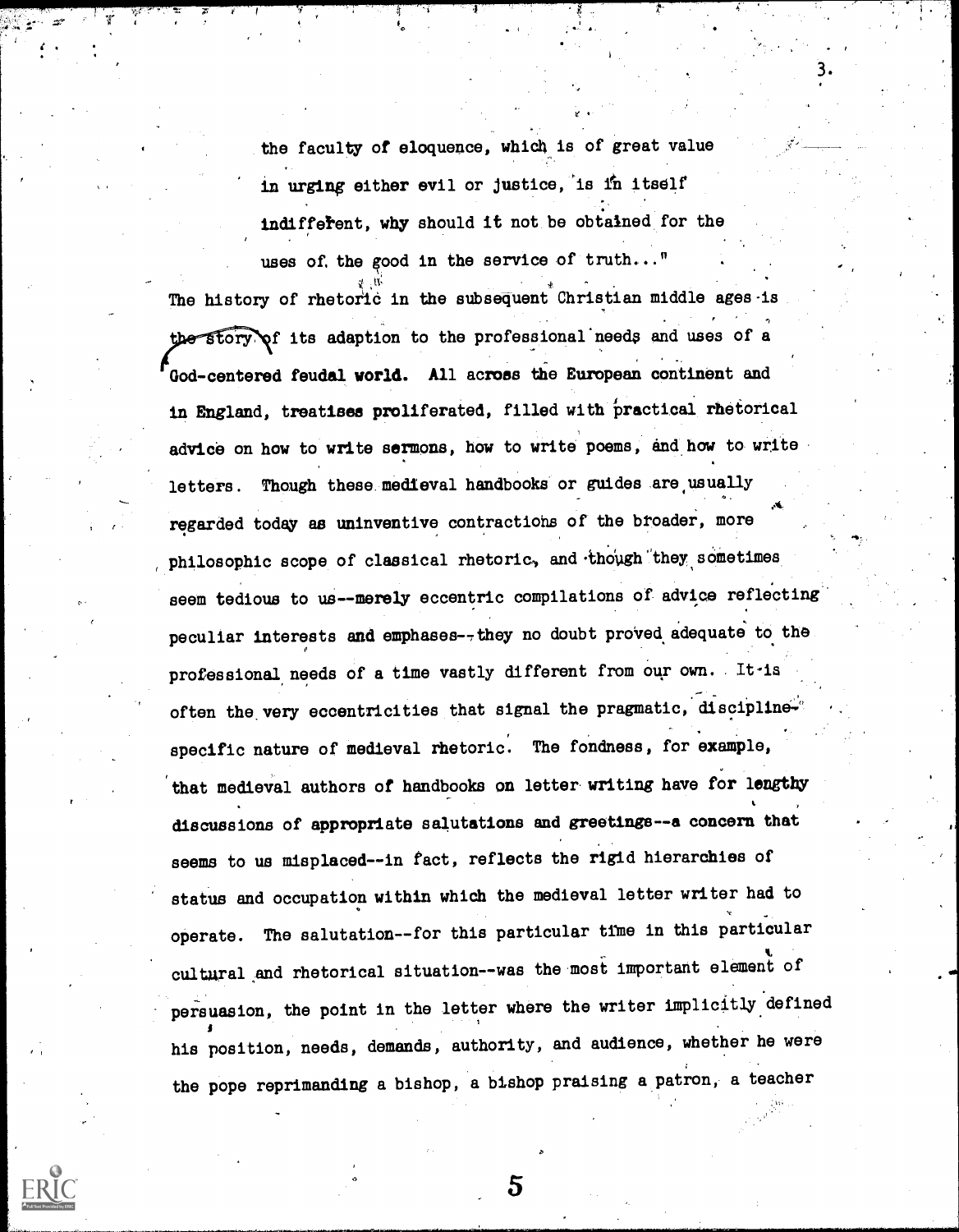exhorting a pupil, or a son begging for money from his father, all of these situations typically addressed by the ars dictaminis.

The problem with an emphasis on writing in a particular discipline occurs then not,when writers and rhetoricians attempt to serve the needs of particular disciplines in particular times, but when they begin to lose sight of the larger, potentially richer fabric of relationships (as occurred in themiddle ages when the rhetorical disciplines'lost the philosophical-perspective of their-classical antecedents), or when writing in a particular discipline is separated . from all other kinds of writing or inordinately privileged, or when the logic, arrangement, and style of one discipline is imposed upon another. Strip rhetoric of professional ties or specific contexts and purposes, deny the legitimacy of writing in a discipline and the  $\cdot$ , result is another Second Sophistic, Lily's\Euphues, or (facetiously) contemporary literary criticism. Bacon, in'The Advancement of Learning, warns aptly that "the first distemper of learning, [is] when meh study words and not matter."

For an historical sense of the obverse, of what it means to write across the curriculum, we can look to some of the classical authors just discussed, as well as to a cadre of Renaissance thinkers. Conceptually,  $\pm t$ <sup> $\leq$ </sup> is easy to grasp the classical notion that "Eloquence is one" since the ability to write and speak supercedes any single discipline. And so, Aristotle's great division of knowledge appropriately emphasizes the interconnectedness of knowledge and the processes of knowing, the very first line of the Rhetoric leaving the gasping at the boldness and simplicity of Aristotle's perception that "Rhetoric is the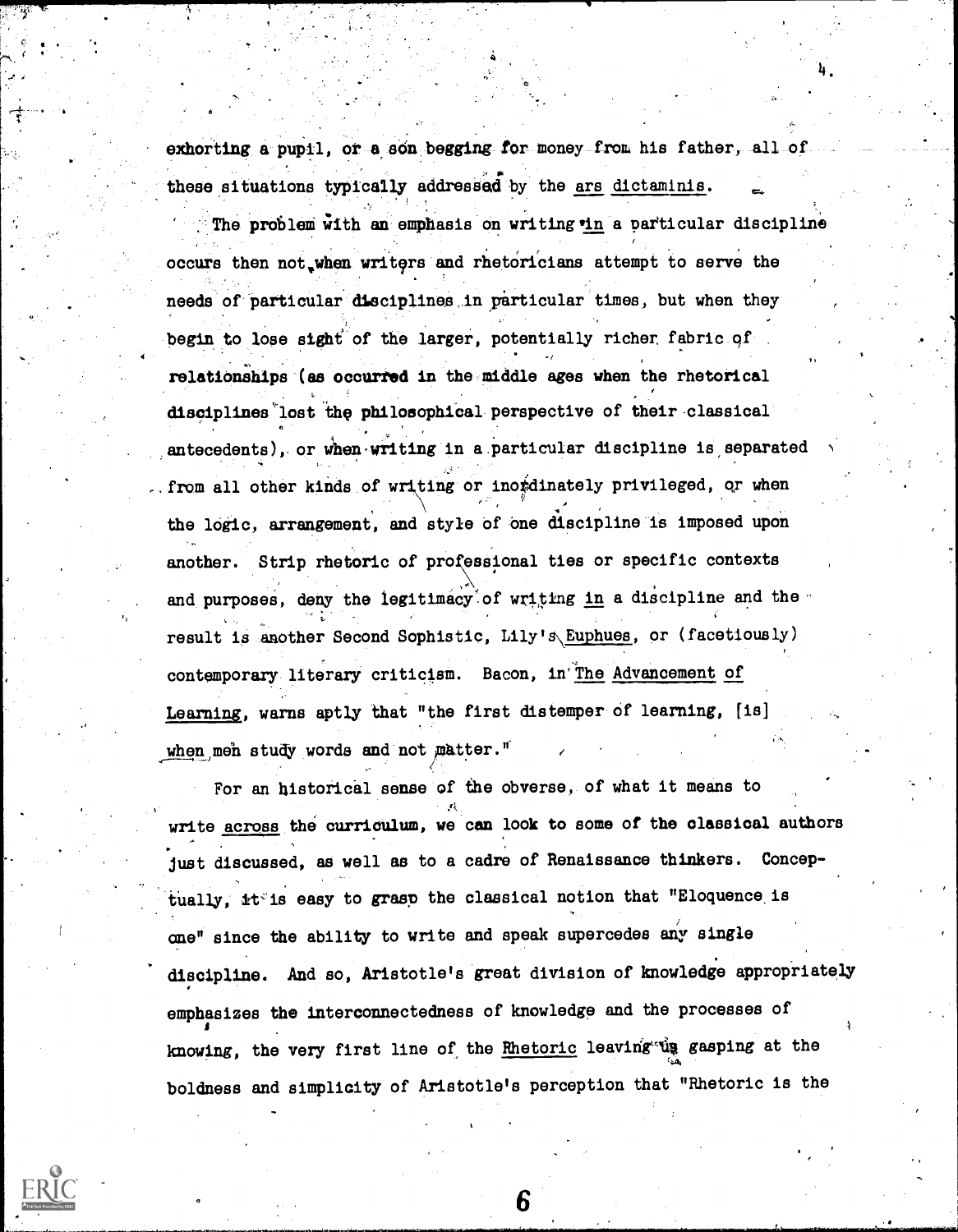counterpart-of dialectic." -Less philosophical but no less wise, Cicero treats eloquence as a noble and significant entity separable from any one discipline yet essential to all of them. Early in De Oratore, he explains the scarcity of distinguished orators by pointing , ..: to the difficulty of learning this one art that supercedes all others. Says Cicero, "The art of eloquence is something greater, and collected from more sciences and studies than people imagine," and hence<br>Cicero's ideal orator--like Quintilian's--must be familiar with all arts , and all sciences.

 $\mathbf{5.1}$ 

But.there is another dimension to these ancient concepts of the unity of discourse. Time and again, to a degree almost embarrassing to the relativistically-conditioned modern mind,-our rhetorical antecedents insist upon assigning a moral dimension to rhetoric and. eloquence that cuts across every discipline and purpose. For the sixteenth century Spahish educater and thinker, Juan Luis Vives,  $r$ hetoric is "necessary for all professions," because it "controls the will." Like Cicero, Quintilian, and Augustine before him, Vives emphasizes the moral character of rhetoric in words we would probably piously endorse but fear to act upon: "the more corrupt men generally are, so much the more ought the good and intelligent men to cultivate carefully the art of Rhetoric, which holds sway over the mind, so that they may lead others from misdeeds and crimes to, at least, some care for virtue," He goes on to assert that "this most powerful of arts is a part of practical wisdom,"--and I can scarcely think of a more powerful or apt rationale for extending the power of right-speaking and writing to men and women in every subject area and discipline, that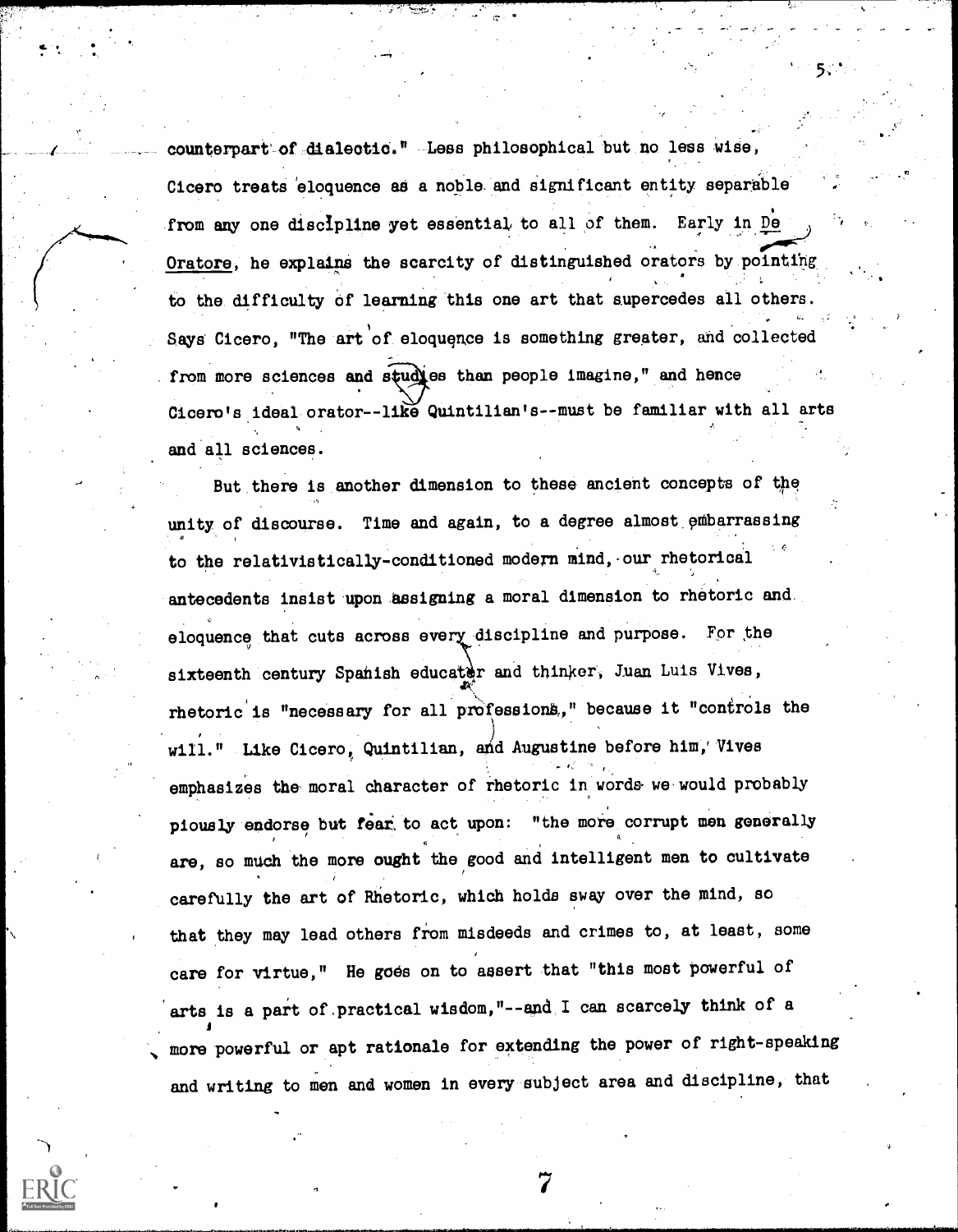they may share in a common language of wisdom, eloquence and--one hesitates to add it in this age--virtue. Even that eminently practical English rhetorician, Thomas Wilson, recognized that the general purpose of rhetoric is to persuade men of "what [is] good, what [is] bad, a in the second second in the second second in the second second second in the second second in the second second second in the second second in the second second second in the second second second in the second second sec .and what is harmful for mankind."

4,10."

Yet if we find in Vives and Wilson, and other Renaissance writers a:nobly coherent and extensive view of what eloquence could be, we need to remember that this was also the age of peter Remus, whose intellectual- . 4 epforms and principles stripped invention and'arrangement-away from rhetoric, leaving it master only of style--a style that grew so obfuscated and florid at times that it drove the historian of the Royal Society, Thomas Spratt, justly to declare that 'eloquence ought to be banish'd out of all civil Societies." Yet Spratt's famous championing of a "close, naked, natural way of speaking," the kind of prose we in our own time continue to associate with technical and scientific writing, was neither advocated nor written by the man regarded as the model and patron saint of the Royal Society, Sir Francis Bacon. In'"Of the Interpretation of Nature," Bacon, noting that the figures of rhetoric share correspondences with figures in music, moral philosophy, policy "and other knowledge," observes almost casually that here we have "one science greatly aiding to the invention and augmentation of another." Bacon, the great taxonomer, for whom rhetoric has the important duty "to apply reason to the imagination for the better moving of the will," would not have the arts and sciences separated, but rather would have them inform and nourish one another. To describe this process of intellectual augmentation, he draws upon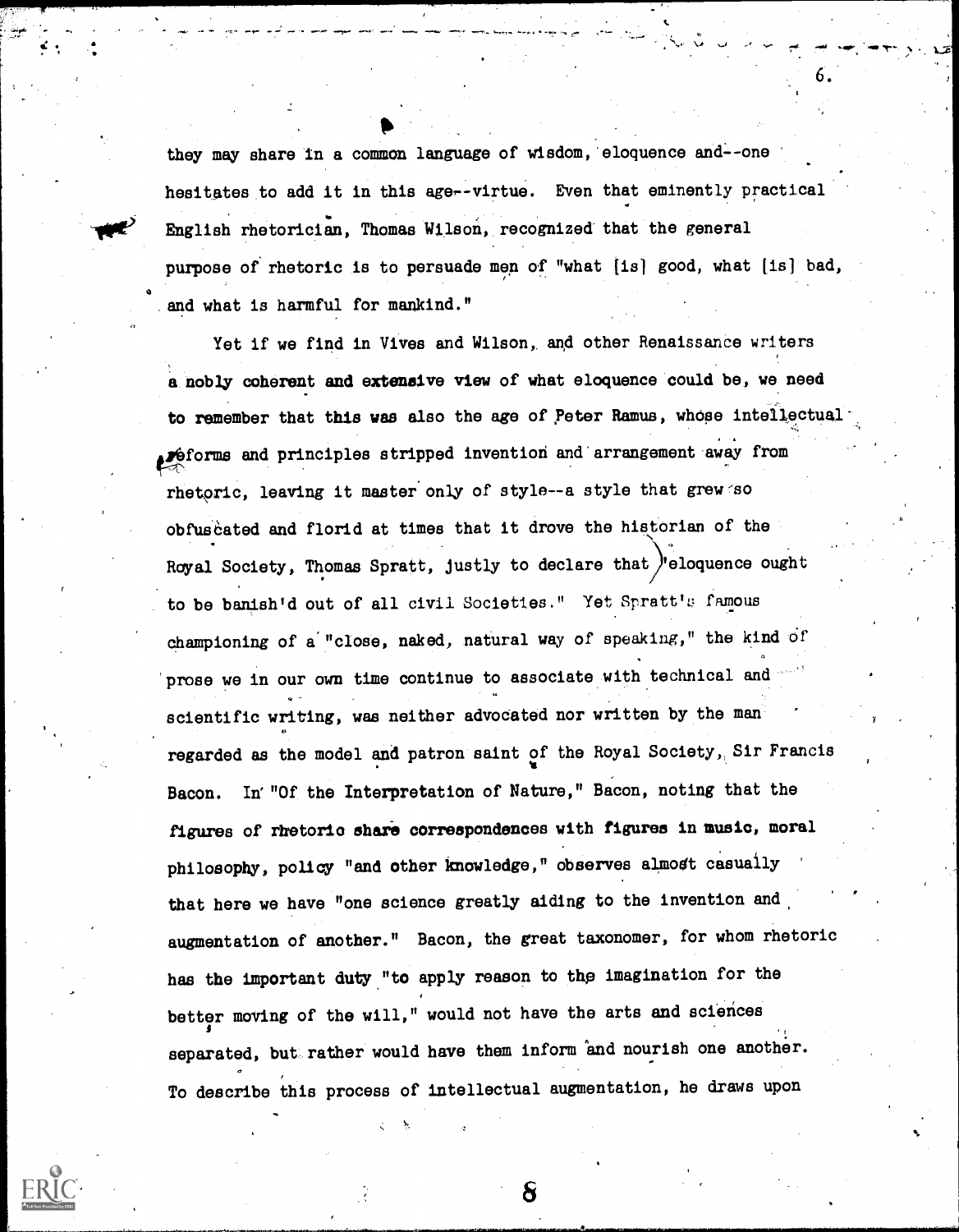the one word which, from Aristotle's time, has been both the most significant and the most troublesome component of rhetoric--invention. Deny rhetoric its larger dimension, its across-the-disciplines character, its ability to teach the arts and sciences how to speak to each other, with the resultant encouragement of genius and invention, and you create a world of solipsists and specialists, teachers who are afraid to explore beyond their narrow turf, scientists who refuse to contemplate the societal consequences of their work, moralists who will not go beyond their specific texts, leaders who do not know how to lead, and citizens who don't know whom to believe or follow- all of them victimized by any ruthless managers of language able, even adept at, leaping from one dazzling falsehood to another, capable , of manipulating and distorting the truths that might be'Obvious if only men and women would take the time and moral energy to speak intelligently to each other.

Thus it is appropriate that we speak both of writing in the disciplines and writing across the dieciplines and, if it were possible we should speak the phrases simultaneously. For in the end, it is neither the practical character of these courses nor their interdisciplinary nature that we can separate out as their strengths, but only the two taken together, engendering inevitably the' ethical, moral, and political questions and imperatives that should be at the core of any education. Randall Freisinger has written that three principles 'guide our current cross-disciplinary writing programs.

-that writing promotes learning.

fr.

-that writing is a complex developmental process.

-that a full universe of discourse must include a broad range

9

7.

A